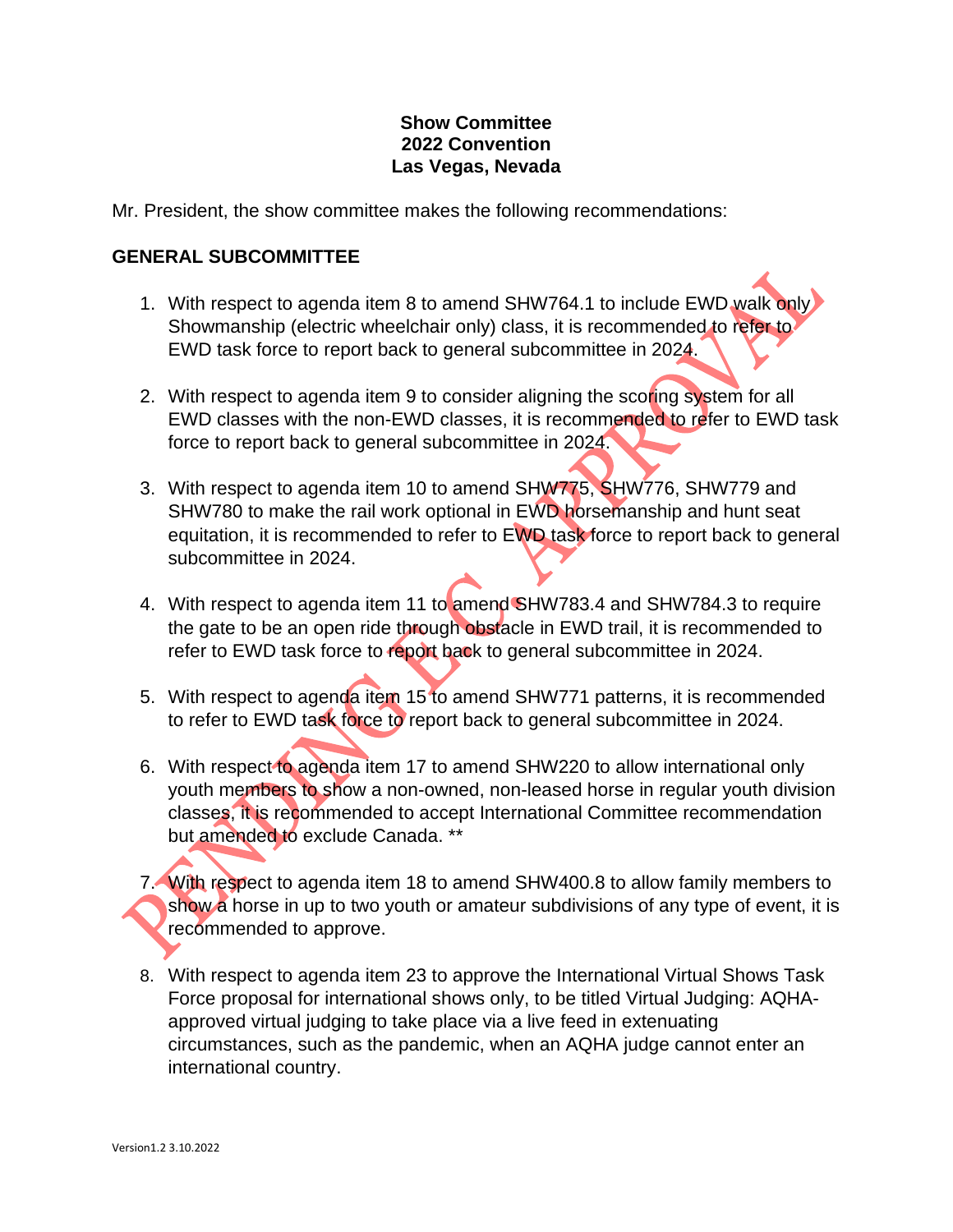# **SHOW & FORMAT SUBCOMMITTEE**

- 9. With respect to agenda item 31, it is recommended to add SHW127.1 (d) **owners and tenants of international showground facilities, including the horses registered in their names, may compete at AQHA show hosted on their property.** \*\* To assist AQHA staff with tracking of show rule SHW127 domestically, we recommend adding two items to the show approval application to track relationship between the Show Sponsor and the Facility.
- 10.With respect to agenda item 32, it is recommended continue review of the task force report to investigate all alliance rules and/or associations and possible AQHA rules to support mounted shooting with AQHA as the governing body.
- 11.With respect to agenda item 33, it is recommended to continue with the current AQHA show calendar (weekends of the year) and conclude the study of the AQHA Show Calendar.
- 12.With respect to agenda item 34, it is recommended to accept the review of actions taken by show council to deny the study of multi-breed concurrent classes.

# **LEVELING & AWARDS SUBCOMMITTEE**

- 13.With respect to agenda item 38, it is recommended to continue the Green Nonpro Task Force to consider proposal for show management to offer Amateur/Select subdivisions of respective performance classes for Amateur/Select exhibitors on Level 1 horses and to recommend adding it as an exhibition class at the World Show. \*\*
- 14. With respect to agenda item 39, it is recommended to form a task force to study data in consideration of the proposal to adopt a new model for Skill Leveling. \*\*
- 15.With respect to agenda item 42, it is recommended to modify SHW400.1 and SHW400.2 to be consistent with existing rule SHW400.3 and SHW400.4. SHW400.1 Exhibit **four** horses in a junior class. SHW400.2 Exhibit **four** horses in a senior class. \*\*
- 16.With respect to agenda item 43, it is recommended to modify SHW246: If an exhibitor wins a class at the Level 1 Championships, he/she is no longer **eligible to compete in all exhibitor age divisions and/or all sex divisions** of that class at any future Level 1 Championships; however, if an exhibitor is Level 1 eligible, he/she may continue to show in that class in Level 1 competition. \*\*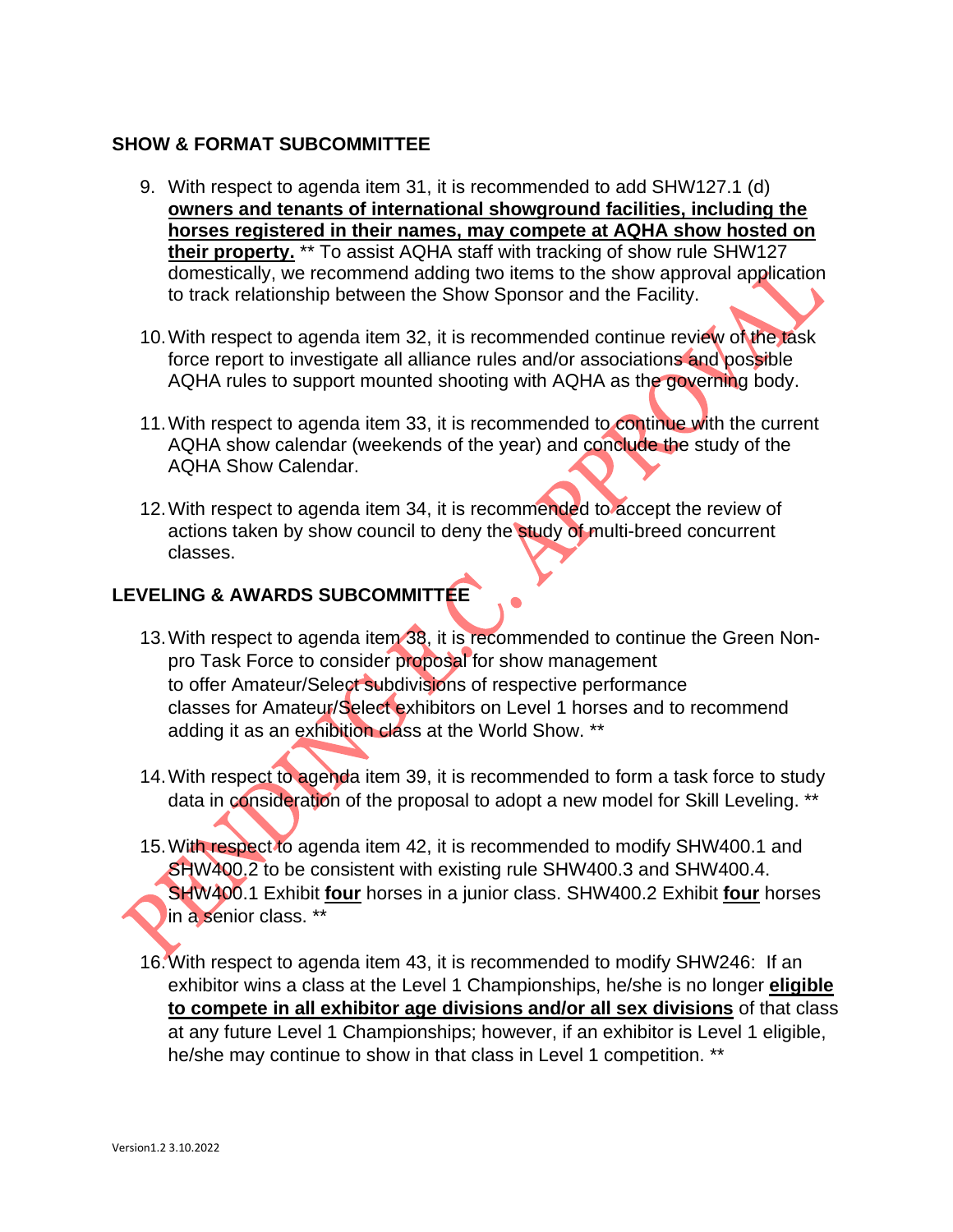- 17.With respect to agenda item 44, it is recommended to add SHW247: If an exhibitor wins a class at the Level 2 Championships, he/she is no longer **eligible to compete in all exhibitor age divisions and/or all sex divisions** of that class at any future Level 2 Championship for the subsequent 3 years; however, if an exhibitor is Level 2 eligible, he/she may continue to show in that class in Level 2 competition.\*\*
- 18. With respect to agenda item 45, it is recommended to amend SHW813 to add. High Point year-end recognition for the Select Division for individual classes and to use the existing budget for Amateur awards to be split over both divisions of Amateur and Select. The Amateur and Select High Point winners, by class, cannot be the same horse/rider combination. A horse/rider combination can only win in their respective division. \*\*

#### **WESTERN & TIMED EVENTS SUBCOMMITTEE**

- 19.With respect to agenda item 59 to consider a proposal to add a Ladies Breakaway Roping class, it is recommended to approve but amend proposal to approve an Open Breakaway Roping class. \*\*
- 20. With respect to agenda item 60 to consider a proposal to approve a new Working Western Rail class, it is recommended to approve. \*\*

## **ENGLISH & DRESSAGE SUBCOMMITTEE**

- 21.With respect to agenda item 65, it is recommended to approve with amendment SHW682. Suggested points to score of 60-65= 4 pts, 66-70= 7 pts, 71-75= 10 pts,  $76+ = 13$  pts.  $**$
- 22.With respect to agenda item 66 to modify SHW682.3, it is recommended to approve. The percentage score will be converted into a point value. Points will be awarded in each division and recorded on horse's records. AQHA points can be earned starting at Basic Level and going through Level 5. **The points are listed on the horse's record and count for awards such as Register of Merit, and year-end high points. AQHA recognizes high-points (first through 10th) for open, amateur and youth divisions for each level. \*\***
- 23. With respect to agenda item 67 to consider a proposal to recognize Eventing as an AQHA-approved event, it is recommended to approve. \*\*
- 24.With respect to agenda item 68 to consider proposal to adopt AQHA point scale for horses competing in all levels in Eventing, it is recommended to approve. \*\*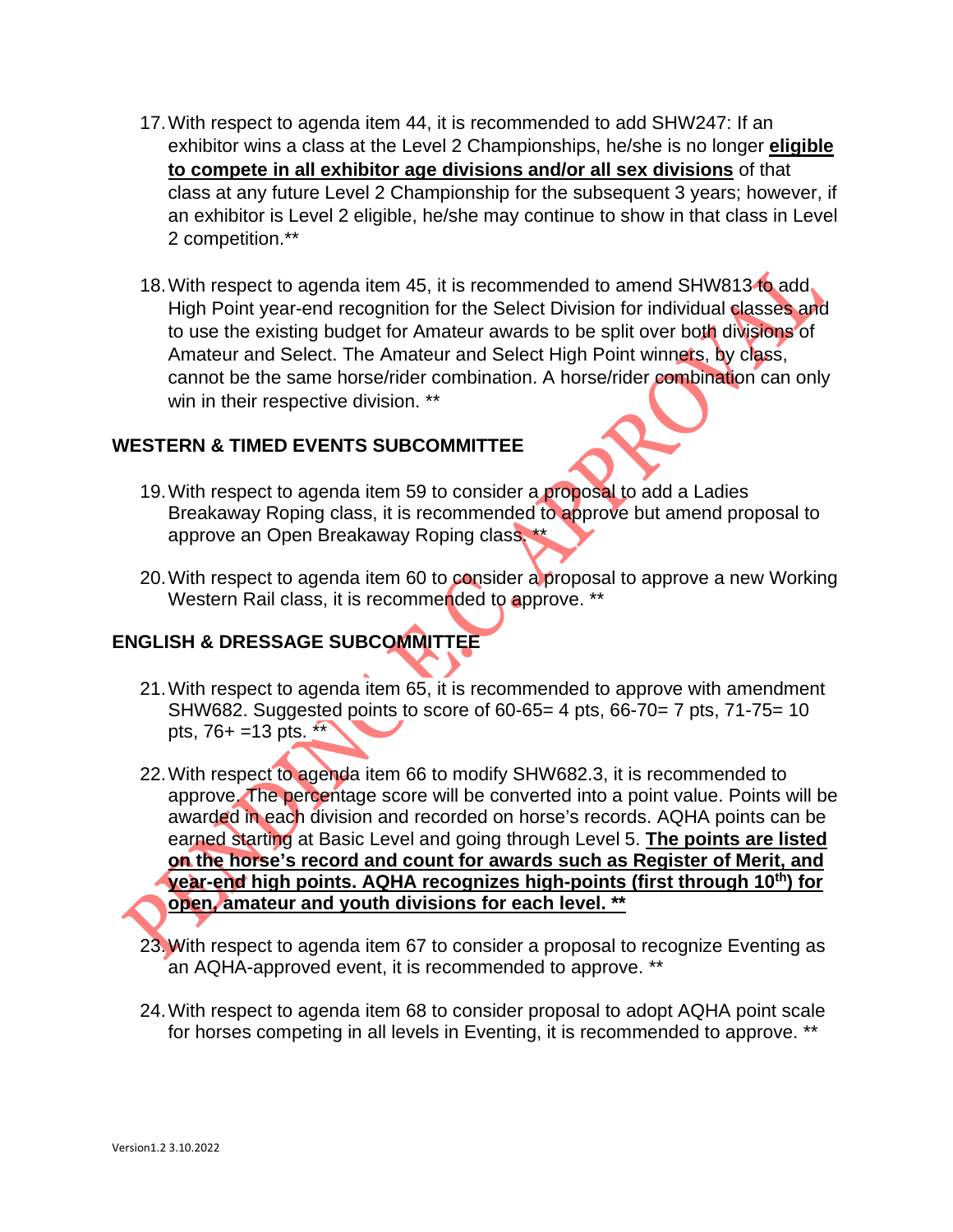25.With respect to agenda item 71 to amend SHW312, it is recommended amend SHW312 to add **the stirrup leather, saddle pad or stirrup iron may not be connected by string or any other material**.

## **WORLD SHOW COMMITTEE**

- 26.With respect to agenda item 75, it is recommended to forward this proposal to staff for reviewing the Dressage and Western Dressage schedule at the World Show. The request is to focus on the World Show experience, including live feeds, class scheduling, and class location, and to not consider Dressage or Western Dressage as potential World Champion classes until 2023.
- 27. With respect to agenda item 76, it is recommended that non-qualifying stakes classes and weanling halter be open for late entry up to 72 hours prior to 8:00 a.m. before the class. This includes entry into the class, NSBA, and the jackpot. These classes will be drawn following the closing of entries. Stalls are not guaranteed for late entries.
- 28. With respect to agenda item 77 to consider a proposal to require Select All-Around have 3 categories at World Show, it is recommended to approve.
- 29. With respect to agenda item 78, it is recommended to forward proposal to staff to review hunter hack and Amateur pleasure driving scheduling at the World Show.
- 30.With respect to agenda item 83, it is recommended to refer to a task force comprised of chair of show committee, each subcommittee chair, a representative from international committee, and 3 other individuals appointed by show committee chair. The task force is to provide a report to Show Council after reporting task force recommendations to show committee. These actions will occur prior to 2023 Convention. It is recommended for a 30-day review by show committee prior to sending to Show Council.
- 31.With respect to agenda item 85 to add AQHYA World Championship Show awards to recognize the all-around champion and reserve champion for both the 13 and Under and 14 to 18 division, it is recommended to approve.
- 32.With respect to agenda item 86, amend SHW251.9 to add the Global Handicap Rating system in open team roping classes at the 2022 and future World Shows. Exhibitors with Global Handicap Rating higher than elite 5 heading would only be eligible for Level 3 in open heading. Exhibitors with Global Handicap Rating higher than 7 heeling would only be eligible for Level 3 in open heeling. \*\*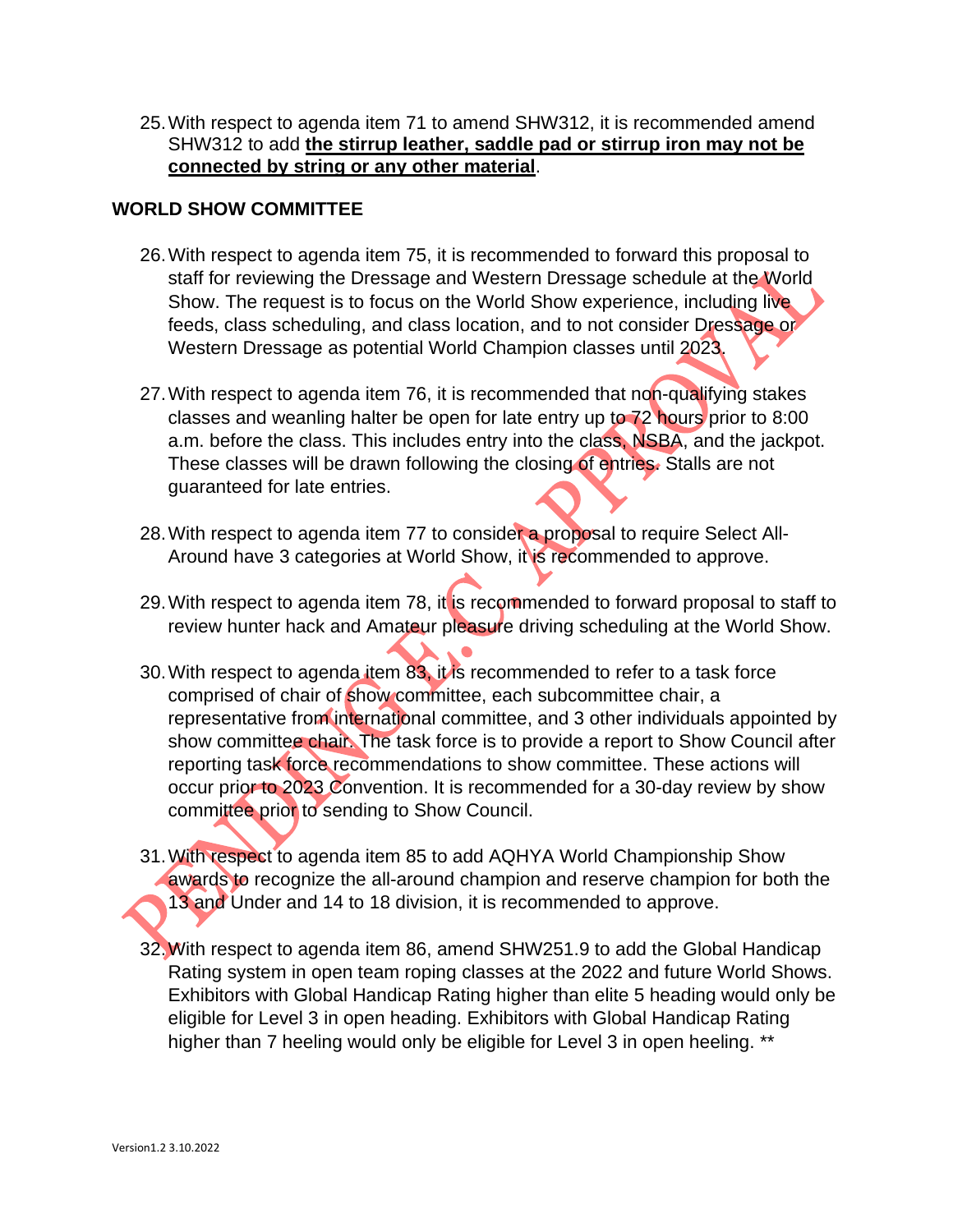33.With respect to agenda item 87, it is recommended to approve as the proposal was written to include green working hunter and green hunter hack as World Show stakes classes.

## **HALTER SUBCOMMITTEE**

- 34. With respect to agenda item 89 regarding a proposal to allow a qualified person to track a halter horse if this is requested by an exhibitor due to age or disability, it is recommended to approve the following rule proposal: **Exhibitors with Special Needs: Any Youth, Amateur or Select Amateur exhibitor who is physically challenged to perform the tracking portion within a halter class may request a disability card with AQHA. Request must be made on Official Special Needs Form with medical documentation or complete an Emergency Medical Form at the horse show, to be approved by the Show Manager, effective and only valid at that show. If granted, the special needs variance will be valid through December 31 of the current calendar year. The disability card will be valid for all AQHA-approved shows and World Show competitions. It is the exhibitor's responsibility to present the card or photocopy to show management when making their entries. It is the show management's responsibility to inform the judges of special needs accommodations being used within a halter class. Show management will assign a steward or allow a carded youth or amateur to take the horse through the tracking portion of the class and lead the horse into the lineup. The exhibitor will then set the horse up and compete within the class. The tracker shall remain in the class at a safe and reasonable distance for the duration of the class. In the event of a disruption, the tracker may assist. Refer to SHW362.4 regarding disruptive behavior of assisted horse.**
- 35.With respect to agenda item 91, the show committee recommended approval and **the membership subsequently denied** the recommendation to modify SHW362.10 and SHW350.2 to allow geldings with excessive white markings to be shown in performance halter classes since they are not able to reproduce. Rule SHW362.10: **Geldings with excessive white or** spayed mares may be shown only in performance halter and ranch horse conformation classes and may not be shown in any other halter class and are not eligible for grand and reserve. Rule SHW350.2: All horses whose registration certificates are marked with a parrot mouth notation per registration rules, cryptorchid notation per registration rules or excessive white notation per registration rules are ineligible to compete in any halter class including performance halter. **Geldings with the excessive white notation or spayed mares may be shown only in performance halter and ranch horse conformation classes and may not be shown in any other halter class and are not eligible for grand and reserve**. **(refer to SHW362.10).**